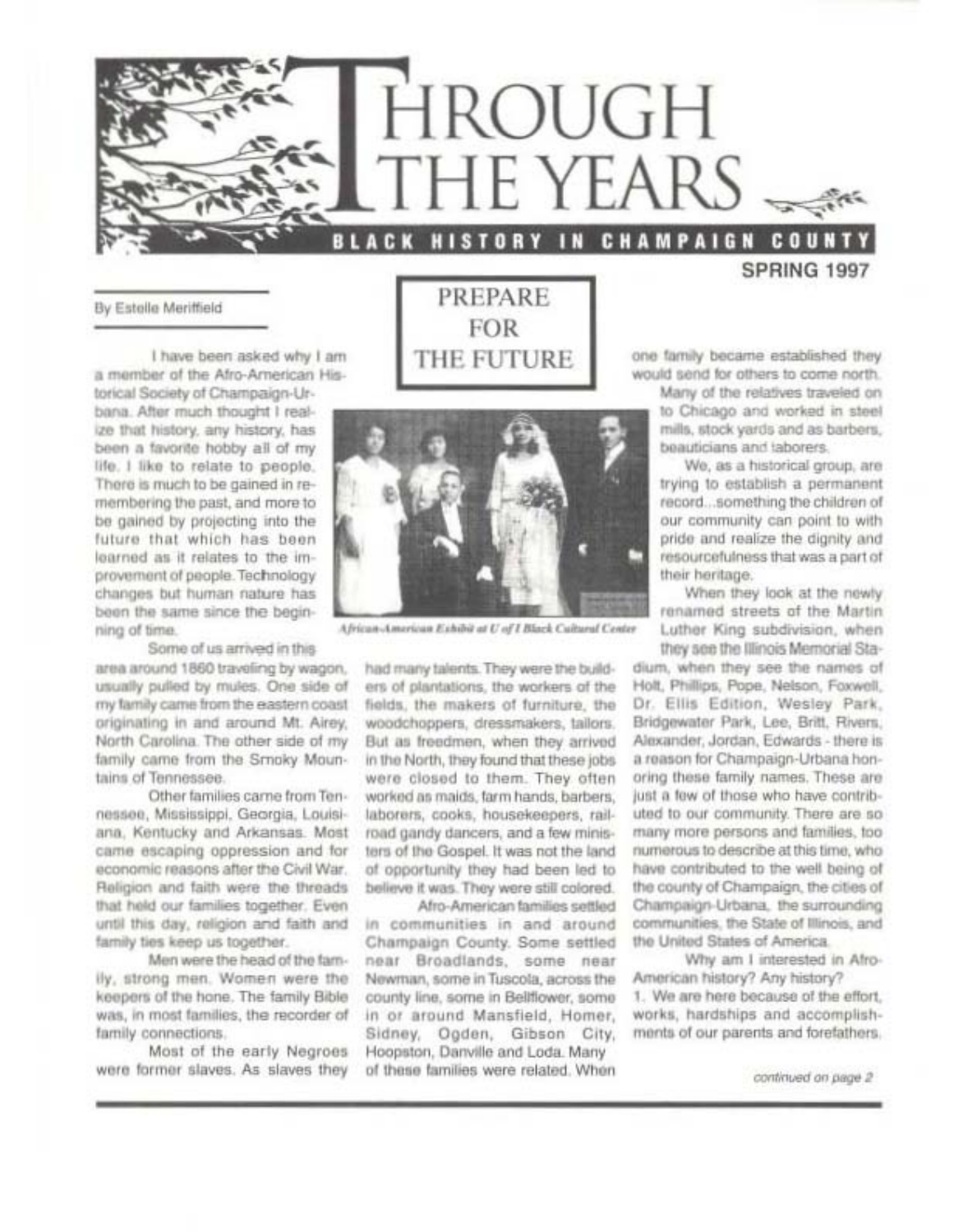

#### By Doris Hoskins

# **MUSIC**

Music, Music, Music, continues as the bands played on in the early 1900's. Four of the Hite Brothers played in the "Brewer's Juvenile Band, using the instruments purchased by Harvey Hite, upon his return from World War I.

This band was organized and conducted by a Mr. Schaede, a resident of German descent who lived on North Ash Street in Champaign. As a marching band, they played for parades and other local events, sponsored by the Knights of Pythias and Masonic Lodges.

A few years later, under the management of Mr. Clifford Jordan, who played violin and trombone, Ernie Hite organized his own jazz band using local musicians and by recruiting University of Illinois students who played with him until their graduation. They played for proms at many fraternities and sororities on Campus and at other places such as Prehn's on Campus. College Hall, Bradley Hall and other dance halls locally and in surrounding towns. Brother Les Hite left the area with his band and became quite famous in California, playing for, and making movies.

The Hite musical legend was carried on locally by Emie's sons, Luster Jay and Ernie Hite, Jr., both talented musicians who led and played with their own jazz band - the Lus Hite Band.



The Lux Hite Band



To be continued.....

Ernie and Les Hite



The Les Hite Band, circa 1950

Title continued from page 1

2. We are progressing because they gave us a background of ethics, principles and religion, a reason for existing.

3. We do not want to repeat the wrongs of the past. We are remembering those who passed on to us the courage and determination to succeed.

4. To remember the past, to glean from the past the good things, " The good men do is oft interred with their bones." People are quick to remember the evil. It makes for a good story to remember the bad. That's why the tabloids. television, internet, movies and books of today are geared to the worst in us. 5. The sacrifices made in the movement of the '60's", the Civil Rights movement, to secure a better future for our children, has left a void for many of us who were not able to enter through the brief span of time the door has been open, and it is slowly closing.

6. If this group does nothing else but reach one person, one child....to make them realize the values and efforts that were put forth on their behalf by our ancestors; if it causes them to stop, to consider their own futures and the futures of their children, to fill that void that is rapidly being filled with hate, crime and deviousness, it will have accomplished what we have set out to do. We remember and honor our ancestors. We are a very important part of America and we want our children to know they are very special and are our reason for being.

Some of us may never make it into the 21st century, but we would like to be remembered as having prepared our children for the future by giving them a sense of security and stability.

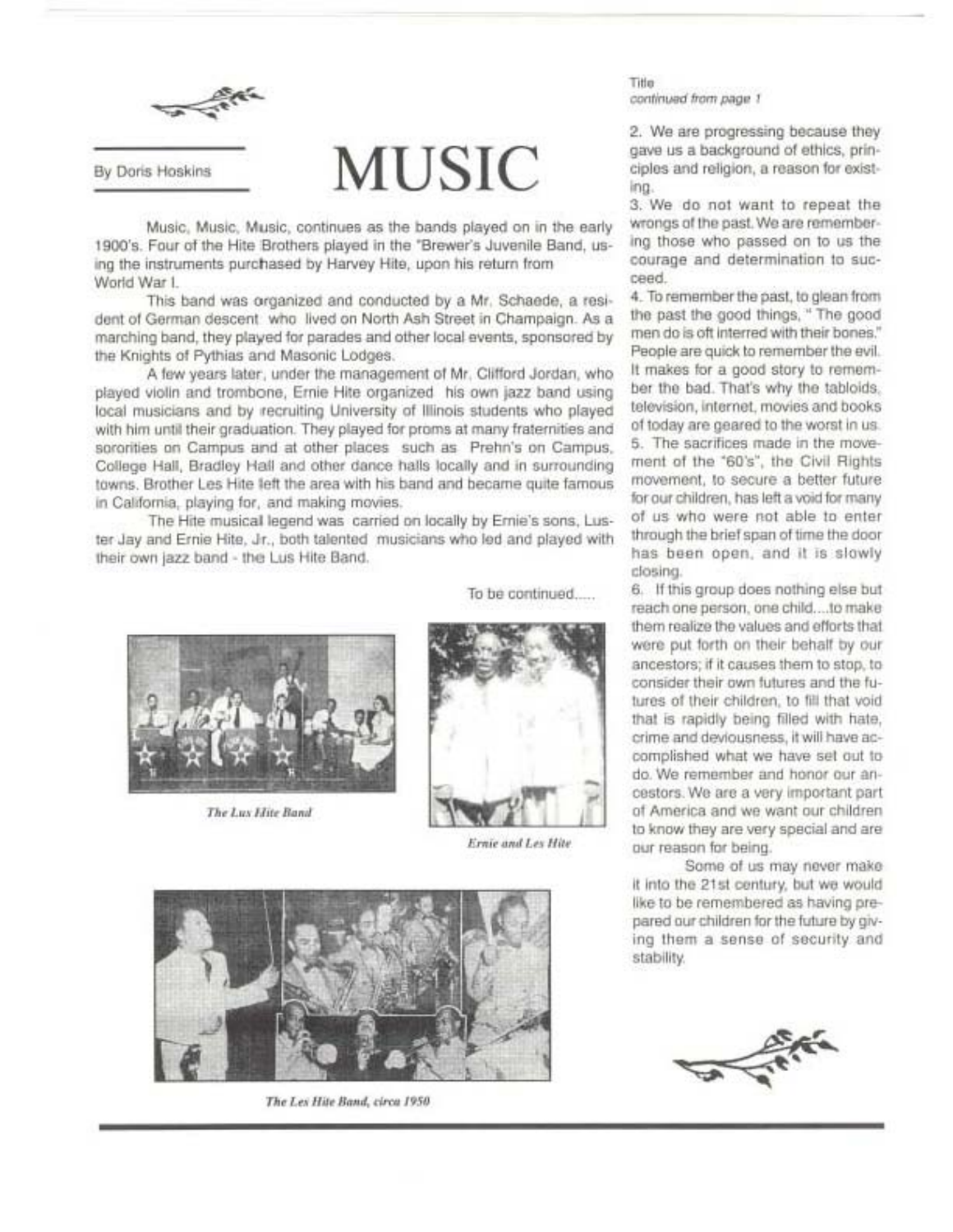#### By Estelle Merrifield

Barbers and beauticians have been in demand since the beginning of time. In the early 1900's Mr. Frank Jordon, an African-American (Negro, Black, Colored...whatever term you prefer) owned and operated an emporium downtown Champaign, It was located on Main Street near the Illinois Central Terminal, Mr. Jordan had at one time more than ten barber chairs and featured haircuts, shaves. facials, and baths. Pictures of this elaborate emporium were destroyed by fire. The more prosperous Negro owned shops catered to "white only." It was a matter of "bread and butter" income. A black man could get his hair cut after hours when the shops were closed. This practice continued until 1940 when the first inductees of the 99th Pursuit Souadron arrived at Chanute. There were other black owned shops that catered to "black only."

Ace Barber Shop was owned and operated by Mr. Arthur C. Merrifield. It was first located on University Avenue and later moved to North First Street. He had three chairs. His nephew, Fred M. Merrifield, operated the same shop until 1972 many years after his death. Many barbers, including Speedy McDowell, Roy Suggs and others apprenticed themselves to Mr. Merrifield and Mr. Lincoln Wesley and later took barber exams, passed the State Boards and opened shops of their own. The older barbers passed the art of barbering to the next generation.

Beauticians were trained in much the same way as barbers. In the early years some were fortunate to attend the Madam Walker College for Beauticians in Indianapolis, Indiana. In the late 1930's and early 40's, a few were able to attend the Champaign Beauty College.

At the risk of forgetting an important beautician, suffice it to say the beauticians formed an organization

# **BUSINESS**



Merrifield's Barber Shop Price List



Fred Merrifield's Barber Shop

and eventually united with national organizations. They learned the latest styles each year, operated financially successful shops and became prominent business women.

Prior to 1930 most of the "hair dressers," a term used in those days, had shops in their homes. They hot pressed the hair with iron combs. Curling irons, heated on little gas burners, were used to style the hair. Great skill was required to keep from burning the hair. Woe be unto the child that wiggled at the wrong time. We learned to sit quite still.

In the 1960's and 70's, at the time of the Civil Rights movement, the "Afro" natural style and the "Braid" became popular. Many of the older barbers were not able to cope, suffered financial decline and sold their shops to younger barbers and to beauticians.

Women and men incorporated each other's skills and both enterprises are now flourishing.

Scientific progress, knowledge of the composition of hair and skin, and a degree from an accredited school have enabled the beauticians to transform the hair by chemical process. Many have expanded their shops to include manicurists, skin care and the sale of beauty products.

The organized cosmetologist, as they are referred to today, contribute to scholarship funds and generally support the youth of the community. We can all be proud of the contributions the Afro-American barbers and beauticians have contributed to this community.



### AFRICAN-AMERICAN **HISTORY COMMITTEE MEMBERS**

Mary Alexander Carrie Banks Reverend Roland Brown Jean Burkholder Nate Dixon Linda Duke Doris Hoskins Kathryn Humphrey Cheryl Kennedy Val Littlefield Cheri Mayberry Estelle Merrifield Charlotte Nesbitt Hattie LeNoir-Price Mary Grace Thomas Barbara Wysocki